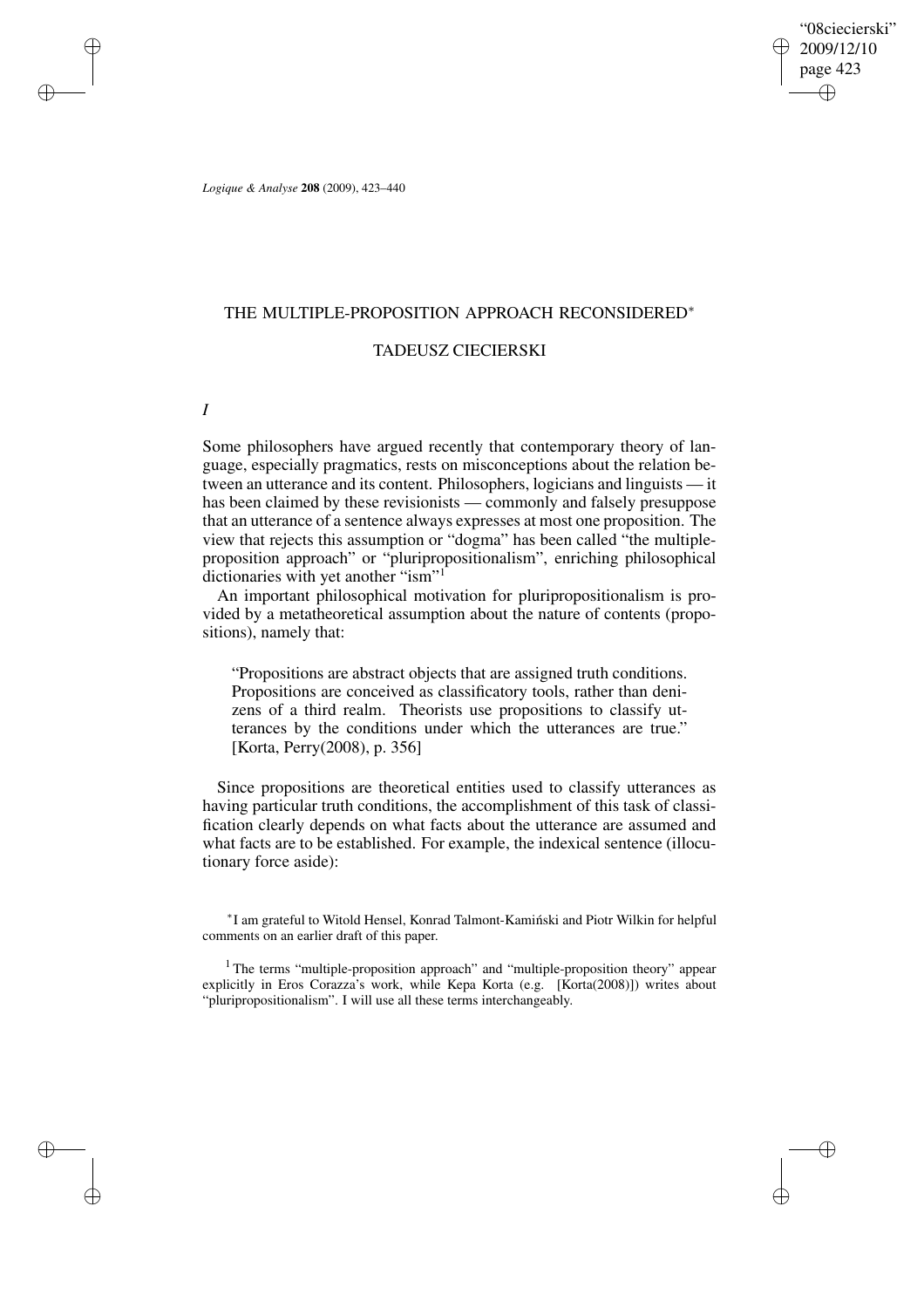"08ciecierski" 2009/12/10 page 424 ✐ ✐

✐

✐

#### 424 TADEUSZ CIECIERSKI

## (1) I will visit you tomorrow

*can* — if all facts about the context of utterance are assumed as given express the singular proposition *that a particular person* (e.g. John) *visits another particular person* (e.g. Mary) *on a particular day* (e.g. 22nd of December 2008). Or — if the relevant facts about context are not given but remain to be established — it *can* also express the token-reflexive proposition *that the person who utters this particular token of the sentence "I will visit you tomorrow" visits the addressee of this token on the day after this token is uttered*. Of course, other possible descriptions of the relation between the utterance and its content are possible — at the abstract level we can distinguish another six propositions, partially singular and partially tokenreflexive, that can be assigned to this single utterance. And, if other facts about the utterance (i.e. not only those concerning the context) are factored in there will be no limit to the number of propositions that can be associated with it<sup>2</sup>.

Nonetheless, this propositional surplus is not problematic, since it merely helps to stake out the *possible* content of an utterance. To spell out its *actual* content, theorists must match the possible content with the relevant empirical facts and predictions concerning the behavior of language users. All conjectures about the actual proposition expressed are thus the result of reconciling the abstract possibility of content assignment with the task of adequately explaining, describing and predicting a particular body of facts. If, for example, I have received a letter containing sentence (1) and information about the day of its utterance but no information about the author of the letter, then the actual content of this utterance will probably be the proposition that the author of this token will visit me on a particular day (for example, on the 22nd of December 2008). In short, I will be expecting somebody to call on me, but the caller's identity will remain unknown till I open the door. If the situation is different, and I am aware that Mary is the author of the letter, I can visit the shop to buy her favorite cookies. In that case, the content actually expressed will probably be the singular proposition about Mary, me and the date. The role of empirical data is very important, since it allows us to eliminate those possible content assignments that do not have a clear connection with the cognitive and behavioral dispositions of language users.

✐

✐

✐

<sup>2</sup> This conclusion is explicitly stated by John Perry: "There are indefinitely many relative truth conditions for an utterance, since there are indefinitely many characteristics C1,...,Cn to plug into the formula «Given that utterance u has characteristics C1,...Cn, what else has to be the case for it to be true?»". [Perry(1997), p. 16]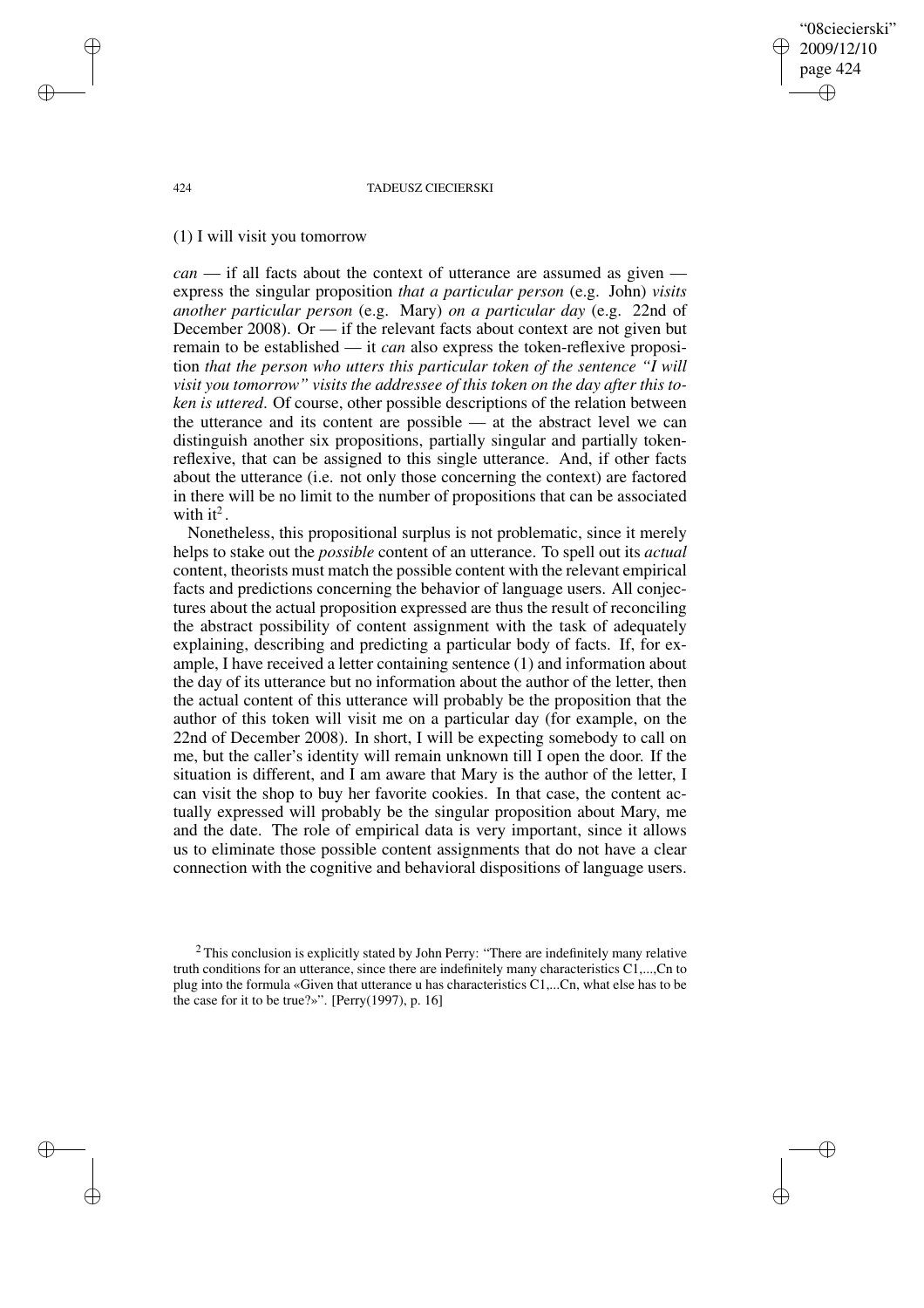This *methodological pluripropositionalism* is a reasonable theory. Among its merits one may cite the fact that it enables us to dissolve Quinean skepticism about propositions. Propositions, on this view, are the theorist's instruments of prediction and explanation rather than mysterious metaphysical "shadows of sentences". In light of this and other advantages, we can turn a blind eye to the fact that in all likelihood no philosopher ever defended methodological monopropositionalism and treat it simply as a justified positive approach to the semantics and pragmatics of natural language. A very good example of the methodological multiple-proposition approach is provided by John Perry's critical referentialism<sup>3</sup>.

Unfortunately, this version of the multiple-proposition approach can be confused with another idea, which may be called "substantive pluripropositionalism". According to proponents of the latter position, utterances not only can express various propositions but also on some occasions, do express several propositions. It is this kind of pluripropositionalism that I would like to consider in this paper.

Before I take the first step in that direction, let me make one more important distinction. Pluripropositionalism is a thesis about utterances — sentences uttered on a particular occasion <sup>4</sup>. But one may find in contemporary philosophy a very similar view about *sentences*. For example, Stalnaker's answer to the "problem of deduction", the issue of reconciling the intuition that deductive reasoning is informative and the observation that sentences true in the same possible worlds express one and the same proposition, explores the following idea:

"Relative to any propositional expression one can determine two propositions: there is the proposition that is expressed, according to the standard rules, and there is a proposition that relates the expression to what it expresses. If sentence s expresses (according to the standard rules) proposition P, then the second proposition in question is the proposition that s expresses P. In case of ignorance of necessity and equivalence, I am suggesting, it is the second proposition that is the object of doubt and investigation." [Stalnaker(1984), pp. 84–85]

Stalnaker's theory is holistic — it applies to all sentences. A similar holistic view can probably be associated with those philosophers who set a lot of

 $3$  [Perry(2001)].

✐

✐

✐

✐

<sup>4</sup> One may also interpret it as a thesis about occurrences — "mere combinations of the expressions with contexts". [Kaplan(1989)]

"08ciecierski" 2009/12/10 page 425

✐

✐

✐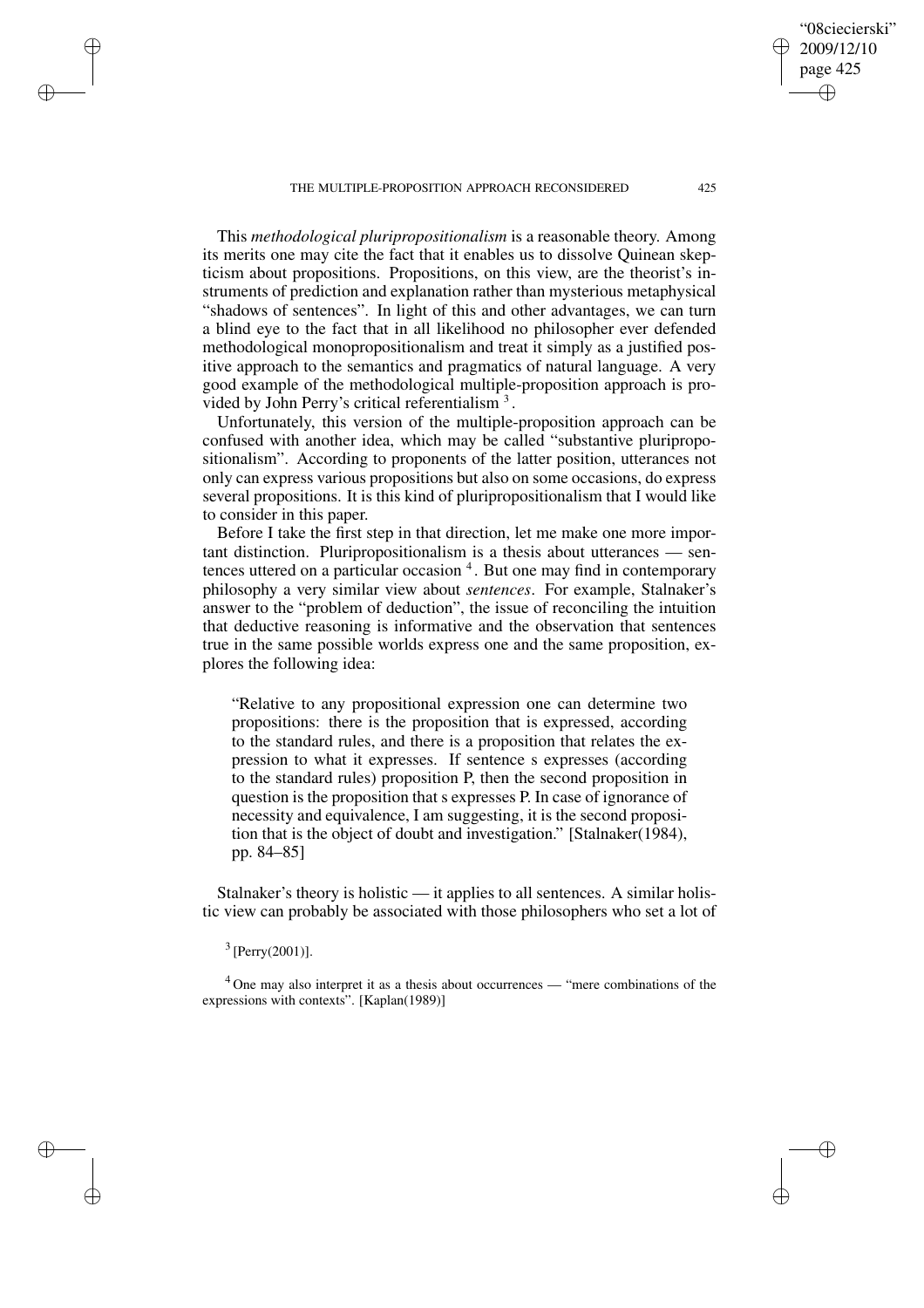"08ciecierski" 2009/12/10 page 426 ✐ ✐

✐

✐

### 426 TADEUSZ CIECIERSKI

store by the subjective aspects of meaning and understanding. On the other hand, one may defend the application of the idea to some restricted class of sentences, for example to propositional attitude ascriptions and reports. Although I will not be considering pluripropositionalism about sentences further on, I would like to point out that the very same distinction could be used to distinguish various versions of substantive pluripropositionalism about utterances (methodological pluripropositionalism must always be holistic). The issue of deciding whether a particular multiple-proposition approach is holistic or atomistic, methodological or substantive is not always easy. Recent work by François Recanati provides a case in point. Recanati's main goal is to defend the position he calls "Moderate Relativism" – a theory which presupposes that there is a need for postulating a class of propositions which are incomplete in character (he calls this type of content "lekton" or "relativized proposition"). This assumption by itself does not entail that an utterance of a sentence may express, on certain occasions, more than one proposition (we can claim that some or all propositions are incomplete while denying that utterances can express or do express several propositions). Nevertheless, Recanati distinguishes another type of content. He calls it "classical proposition" and describes it as corresponding to Fregean complete propositions or to propositions understood as functions from possible worlds to truth values.

When discussing Richard's argument for the claim that objects of belief expressed by sentences are all eternal (and, hence, classical propositions), Recanati writes:

"Temporalism can be rescued, Richard points out, if we give up the assumption that «a sentence expresses at most one thing (a proposition) at a time». Moderate Relativism as I have described it precisely rejects that claim since it posits two levels of content for every utterance" [Recanati(2007), p. 78]

The meaning of this holistic pluripropositionalism depends on what is meant by "positing two levels of content". It can mean that in semantic theory one needs to consider the possibility of assigning to all utterances the two types of content (our *methodological pluripropositionalism*). But it may also mean that every utterance actually expresses two types of propositions (our *substantive pluripropositionalism*). In the first case one cannot exclude *a priori* the possibility of assigning to some utterances two types of propositions simultaneously. Whether such a possibility is worthy of serious consideration depends on an analysis of particular communicative situations one must show that there are (or could be) situations in which agents do (or

✐

✐

✐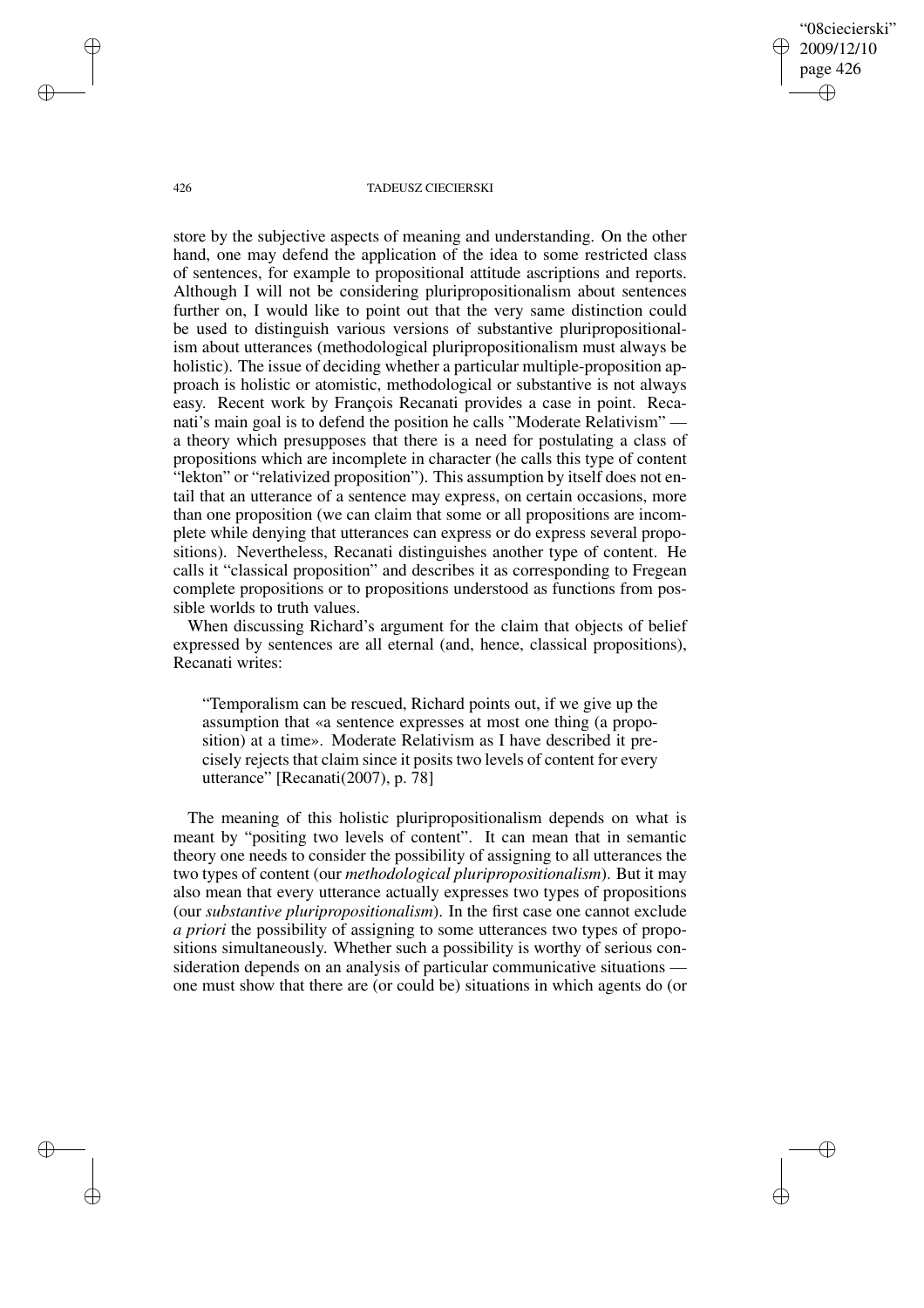"08ciecierski" 2009/12/10 page 427 ✐ ✐

✐

✐

could) actually use both types of propositions. If such situations are possible, then some atomistic substantive pluripropositionalism follows from the methodological one. On the other hand, it is empirically false that a description of every actual communicative situation requires introducing two types of content. This shows that — on a reasonable interpretation — if Recanati's multiple-proposition approach is to be holistic, it must be methodological (one may abstractly consider that two types of content can be assigned to every utterance); it cannot be substantive and holistic (every utterance actually expresses two propositions). A question that remains is whether it is also substantive and atomistic — whether it envisages the possibility of assigning to some utterances two types of propositions simultaneously. I cannot find in Recanati's work any argument for this claim — so I will leave the matter undecided.

## *II*

✐

✐

✐

✐

The substantive multiple-proposition approach can be interpreted as consisting of one main thesis and a commentary. Its principal thesis describes the positive content of the theory, while the commentary states how the thesis should *not* be understood. We can characterize the principal statement as follows:

(MPA) *An utterance of a sentence (of some class C) may express (on certain occasions) more than one proposition.*

Our class C could be the class of all sentences or some special class of sentences (propositional attitude reports as well as sentences containing appositive clauses or those containing so-called "description-names" etc.) These correspond to, respectively, the holistic and atomistic variants of MPA. MPA is of course a very general and vague claim. Its formulation fits many wellknown phenomena such as ambiguity or semantic indetermination. This is why some commentary must be attached to it. Three statements are more or less obvious candidates:

(Ambiguity) *The phenomenon of expressing more than one proposition is not a matter of syntactic, semantic or pragmatic ambiguity.*

This constraint should be obvious. Neither of the following sentences (as uttered on a particular occasion):

(2) I bought a pair of alligator shoes. (*example due to Paul Ziff*) (3) Iraqi head seeks arms.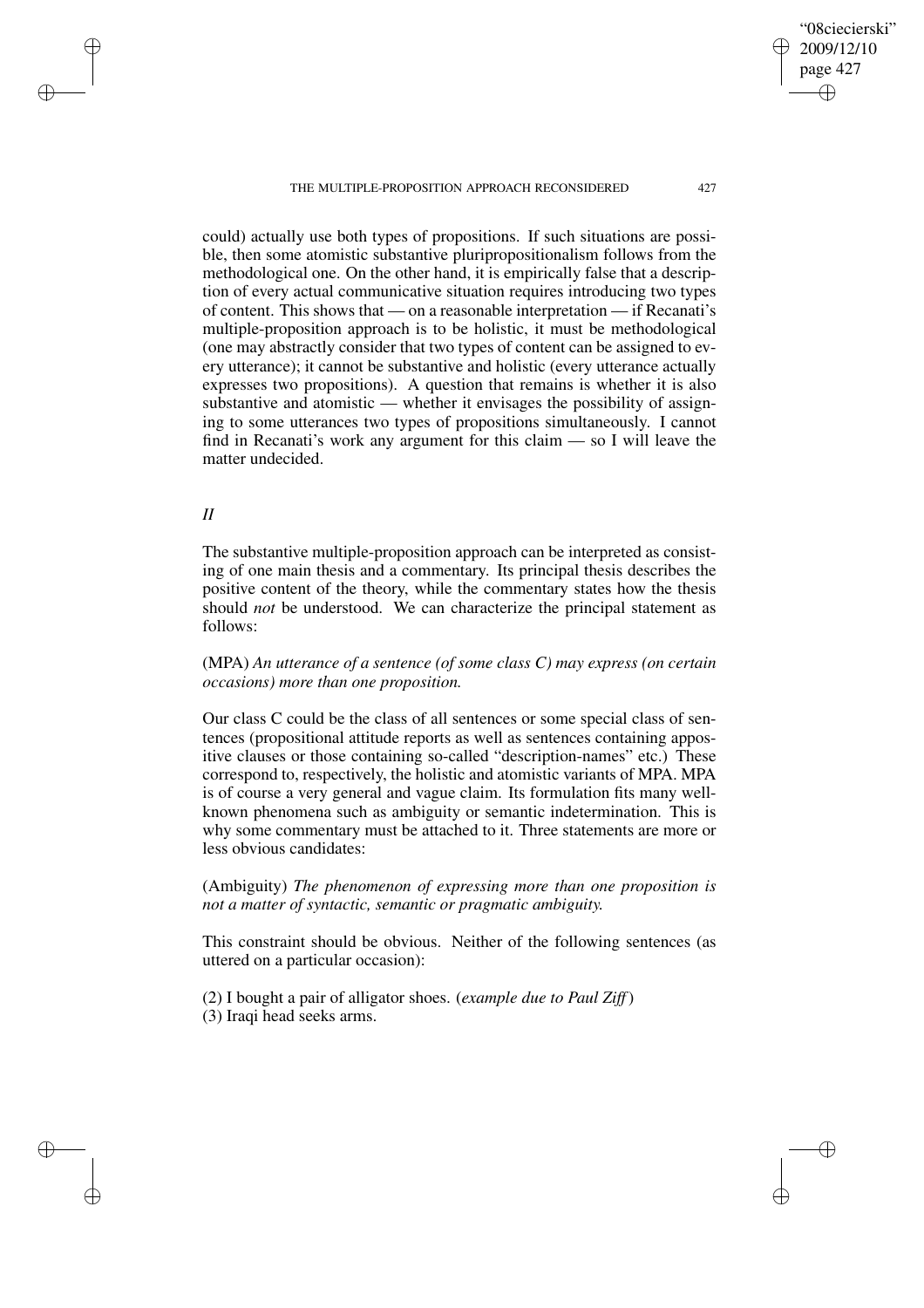"08ciecierski" 2009/12/10 page 428 ✐ ✐

✐

✐

### 428 TADEUSZ CIECIERSKI

is a source of pluripropositionality in the intended sense, as the fact that each expresses more than one proposition is accounted for by the facts concerning possible syntactic interpretations, lexical ambiguities or figurative uses of particular words. If pluripropositionality is a phenomenon of any interest, it must be something else. This constraint is important for the following reason: if a proponent of the multiple-proposition approach is applying her theory to particular cases, she should simultaneously prove that alternative and more classical analyses are unjustified.

Sometimes philosophers who claim that there are non-obvious ambiguities of some sort are classified as proponents of pluripropositionalism. For example, Dever, claims that sentences with appositive clauses express two propositions because "such «sentences » are in fact two sentences" [Dever(2001), p. 296] and is described as a person defending a version of multiple-proposition theory<sup>5</sup>. The argument is that:

"(...) single utterance can be a token of two distinct sentences, i.e. an utterance can incorporate different sentences (...) It is for this reason that an utterance can express two distinct propositions and, as we shall now see, be true even if one of these propositions is false" [Corazza(2004), p. 118]

But, in an exactly analogous way, one may argue that any utterance that embodies two syntactic interpretations provides evidence against monopropositionalism. The thing is that the version of monopropositionalism rejected in this way is certainly an absurd theory that denies the possibility of syntactic ambiguity. To reiterate: if pluripropositionality is a phenomenon of any interest, it must be something else.

(Category-shift) *The phenomenon of expressing more than one proposition is not a matter of category shift, i.e. changing the type of semantic relation linking an expression with a proposition.*

In this sense the utterance of the sentence:

(4) The proposition that Rome is situated on the Tiber is true.

which expresses one proposition (*that the proposition that Rome is situated on the Tiber is true*) and mentions another (*that Rome is situated on the Tiber*) is not an instance of pluripropositionality. More generally, we may say that the relation of expressing a proposition mentioned in MPA must be

5 See: [Corazza(2004), pp. 116–118].

✐

✐

✐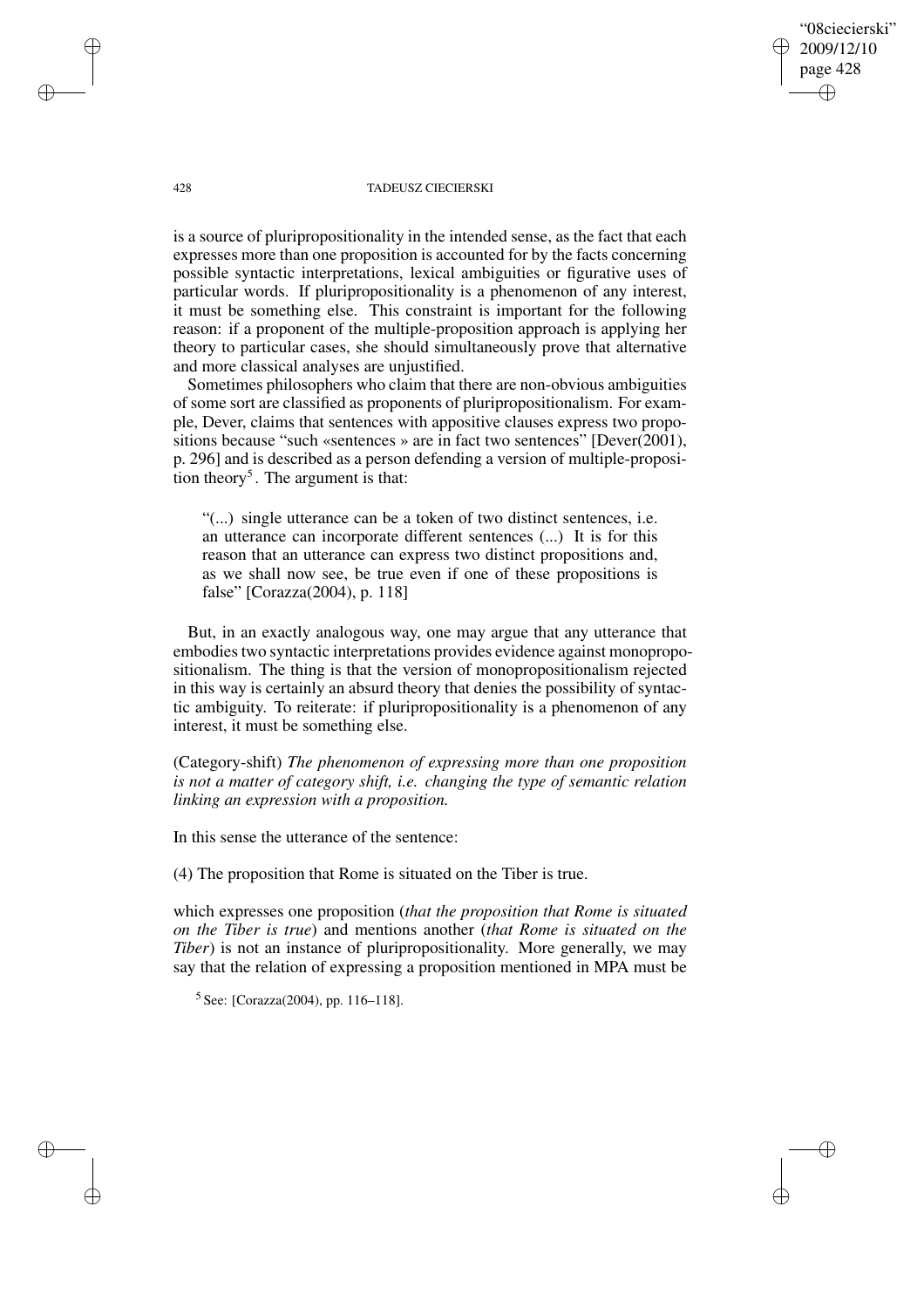✐

✐

✐

✐

univocal. This constraint partially overlaps with the first one. Both result in excluding cases such as implicatures from the scope of pluripropositionality.

(Logical Independence) *Propositions expressed are logically independent e.g. it is not a conjunction of those propositions (or any other operation on those propositions) that is expressed by an utterance.*

Classical analytic philosophy is full of examples of sentences and contexts that, in light of detailed analysis, turn out to be a complex sum of many postulates. One may say that *in some sense* statements of this sort express several propositions. Thus, Frege's well-known sentence:

(5) Bebel fancies that the return of Alsace-Lorraine would appease France's desire for revenge.

expresses a proposition which is a conjunction of two other propositions one about Bebel's beliefs (*that Bebel believes that the return of Alsace-Lorraine would appease France's desire for revenge*) and another about facts (*that it is not the case that the return of Alsace-Lorraine would appease France's desire for revenge*). A proponent of the multiple-proposition view does not want to claim that (5) expresses (in her sense of "expressing") two propositions, otherwise she would simply be doing classical conceptual analysis.

I would like to stress that any single proposition expressed could be the result of other operations on propositions than conjunction. That the truth of all propositions assignable to an utterance is not sufficient and necessary for classifying this utterance as true is not a decisive argument for the claim that more than one proposition is being expressed. As an example, let us take the multiple-proposition view, according to which in certain cases utterances express two propositions, and "Only when both are true and both are false do we feel pulled to judge the utterance to be true or false" [Neale(1999), p. 66]. It is certainly not very difficult to observe that by admitting the possibility of truth-value gaps (and by using many-valued logic) we may introduce the following operation on propositions which satisfies our requirements ('\*' stands for 'undefined'):

"08ciecierski" 2009/12/10 page 429

✐

✐

✐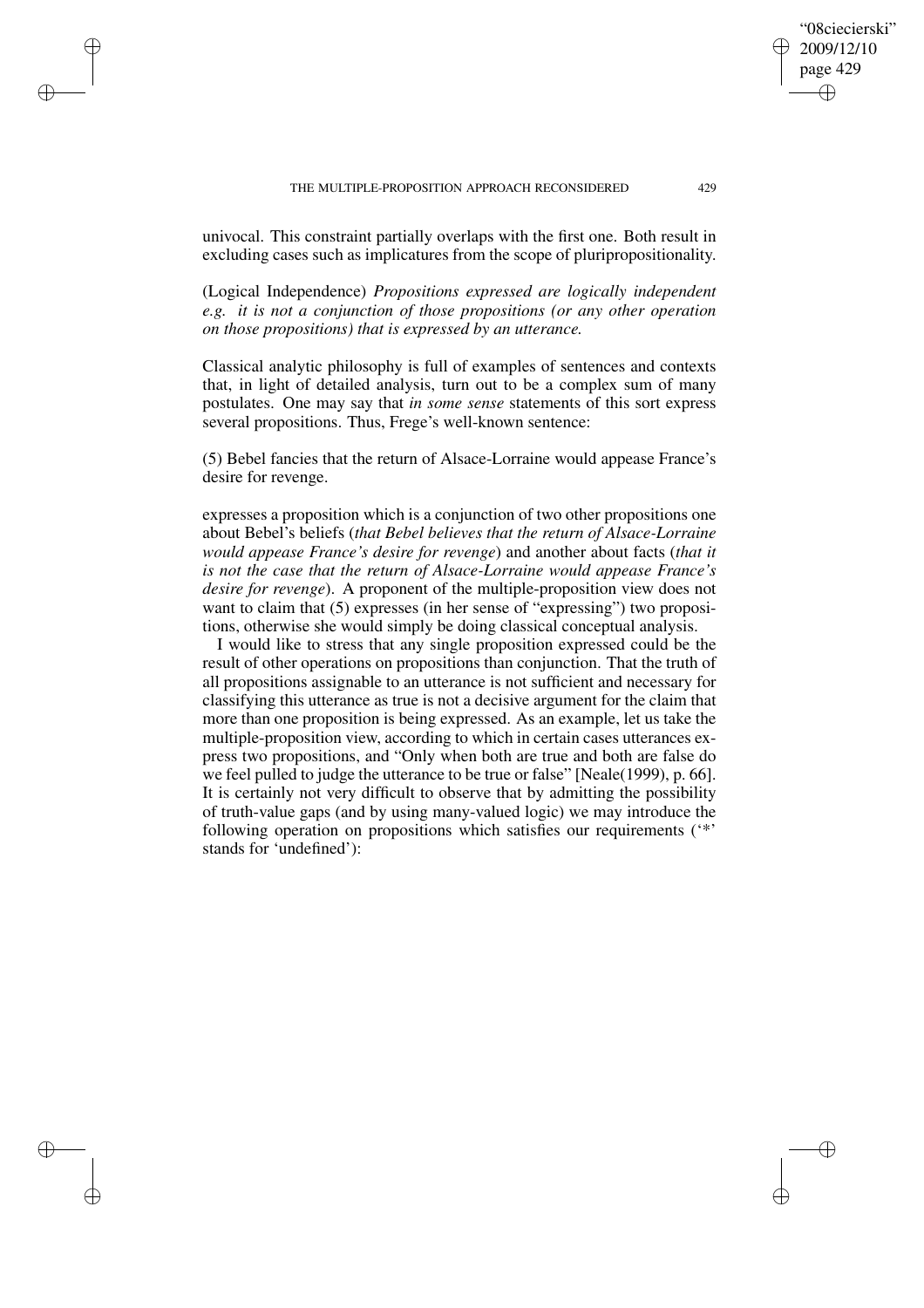✐

✐

430 TADEUSZ CIECIERSKI

| А                | В      | AxxB   |
|------------------|--------|--------|
| 1                | 1      | 1      |
| 0                | 0      | 0      |
| 1                | U      | $\ast$ |
| 0                |        | $\ast$ |
| $\ast$           | $\ast$ | $\ast$ |
| $\ast$           | 1      | $\ast$ |
| $\ast$           | O)     | $\ast$ |
| $\mathbf{1}$     | $\ast$ | $\ast$ |
| $\left( \right)$ | $\ast$ | $\ast$ |

and claim that the phenomenon of pluripropositionality is reduced to the phenomenon of expressing a single proposition of the form A*xx*B 6 .

All described constraints have one important consequence for any philosopher who would like to defend a version of MPA. It must be proven, for every application of MPA to some particular class C, that the alleged pluripropositionality associated with this class either cannot be construed as a case of ambiguity, category-shifting, having complex analysans or that, although such a description is in principle possible, it is theoretically less fruitful than the approach offered by the rejection of monopropositionalism. As we shall see below, pluripropositionalists rarely offer any argument of this sort. But before looking at the problems MPA must face, let us discuss a concrete example of substantive pluripropositionalism about utterances. As an illustration I will use a theory proposed by Eros Corazza.

# *III*

Eros Corazza (see: [Corazza(2002)] and [Corazza(2004), pp. 97–134]) introduced his atomistic multiple-proposition theory to overcome problems with the interpretation of utterances containing subordinate clauses, descriptionnames, complex demonstratives and third person pronouns. As he puts it:

"The position I propose is a multiple-propositions view: the utterance of a single sentence can express several propositions, and the truth conditions on such utterances are independent of their subordinate clauses. In defending this contention, we must accept the following two theses:

<sup>6</sup> Careful readers will recognize that the operation corresponds to the 'interjunction function' investigated in partial logics. See: [Blamey(1986)].

✐

✐

✐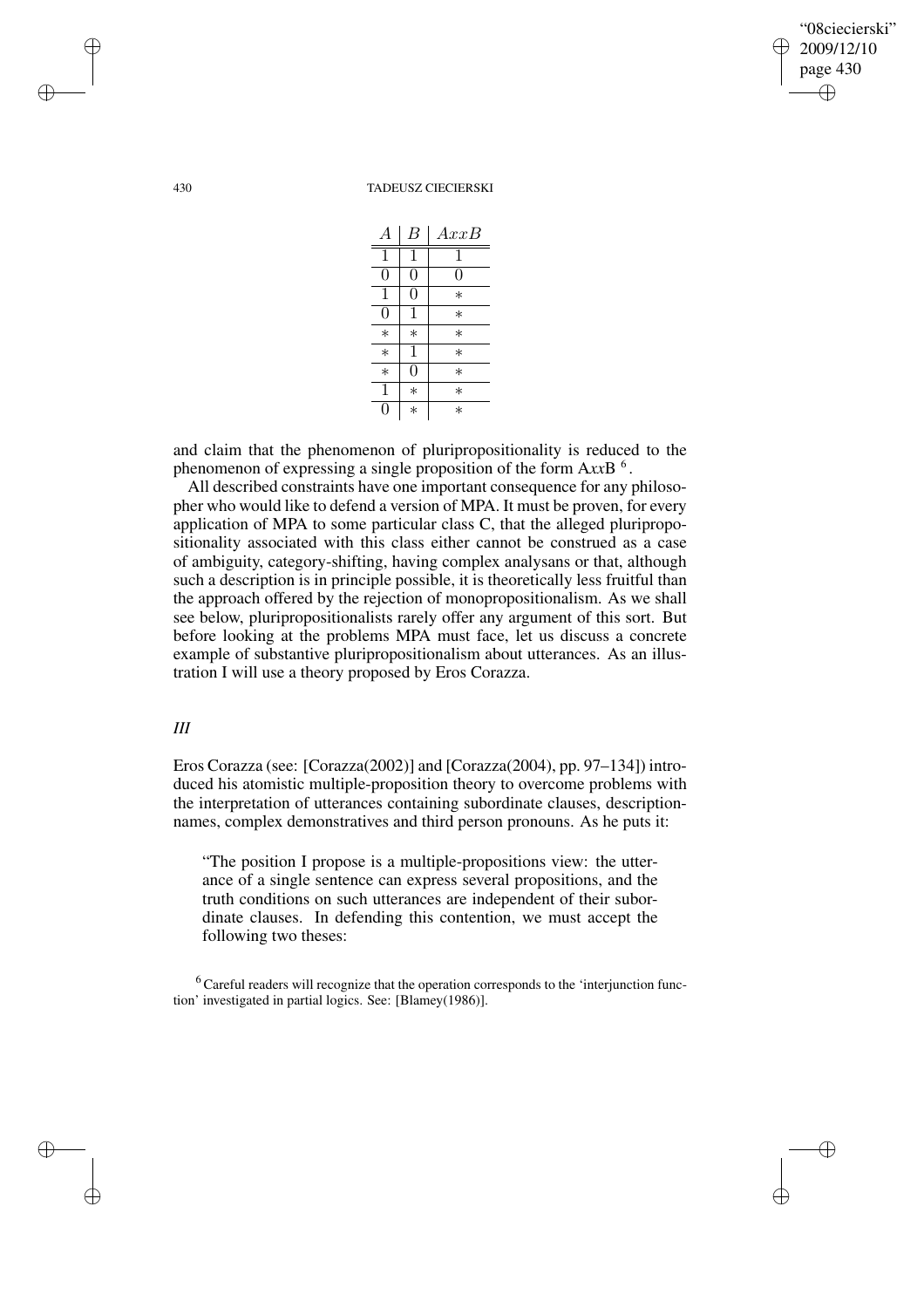T1 Utterances like «Louis XIV (the king of France) is bald» and «Louis XIV, who is king of France, is bald» do not express a single, conjoint proposition, but instead express two or more distinct propositions. Utterances of «Louis XIV (the king of France) is bald» and «Louis XIV, who is king of France, is bald» express the proposition that Louis XIV is king of France and the (distinct) proposition that

T2 The truth-values of utterances like «Louis XIV (the king of France) is bald» and «Louis XIV, who is king of France, is bald» depend only on one of these propositions, namely the proposition expressed by the main clause.

I characterize the two propositions expressed «the background proposition» and «the official proposition», the former being the proposition expressed by the subordinate clause." [Corazza(2002), p. 318]

Let us denote the official proposition expressed by an utterance u as 'OP $(u)$ ' and the background proposition as 'BP $(u)$ '. Thus on Corazza's approach the abovementioned types of utterances can be analyzed as:

### (subordinate clauses)

Louis XIV is bald.

✐

✐

✐

✐

(6) OP(Louis XIV, who is king of France, is bald)  $=$  the proposition that Louis XIV is bald.

(7) BP(Louis XIV, who is king of France, is bald) = the proposition that Louis XIV is the king of France.

### (description-names)

(8) OP(The Holy Roman Empire was not an empire) = the proposition that The Holy Roman Empire was not an empire.

(9) BP(The Holy Roman Empire was not an empire) = the proposition that The Holy Roman Empire was the titular successor to the former Western Roman Empire.

### (complex demonstratives)

(10)  $\overrightarrow{OP}$ (This book is difficult) = the proposition that this is difficult. (11) BP(This book is difficult) = the proposition that this is a book.

(third person pronouns)

(12) OP(She is gorgeous) [the speaker points at Monica Bellucci] = the proposition that Monica Bellucci is gorgeous.

"08ciecierski" 2009/12/10 page 431

✐

✐

✐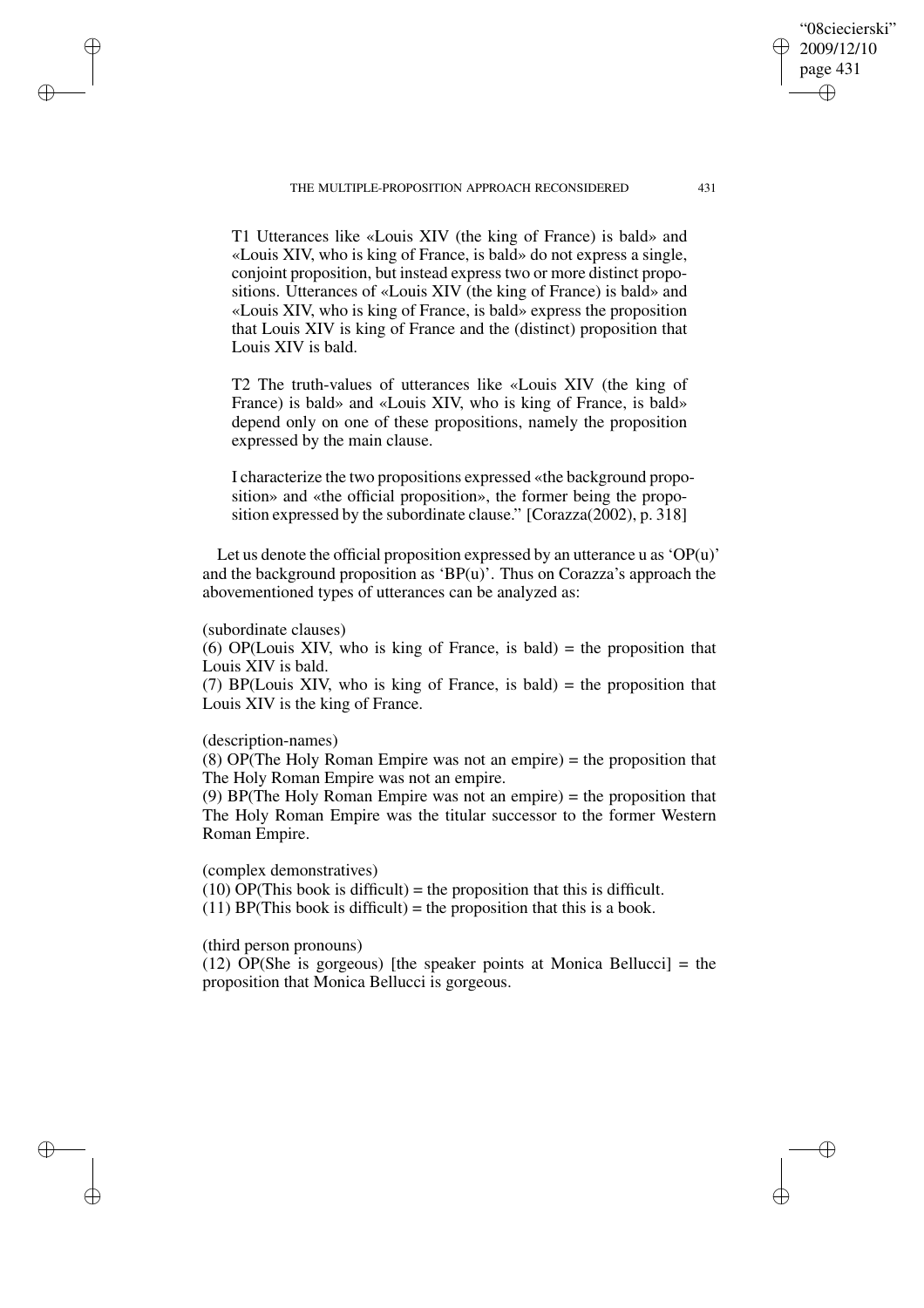### "08ciecierski" 2009/12/10 page 432 ✐ ✐

✐

✐

#### 432 TADEUSZ CIECIERSKI

(13) BP(She is gorgeous) [the speaker points at Monica Bellucci] = the proposition that Monica Bellucci is a woman.

I believe that one should agree with Corazza that his analysis has strong intuitive support. Nevertheless, there is something disconcerting and very unclear about the claim that utterances of the sentences above do not express "a single, conjoint proposition, but instead express two or more distinct propositions." On Corazza's approach only the official proposition influences the truth-value of the whole utterance, while there is no analogous determination effected by the background proposition. Appealing to the truth-value gap strategy sketched above one can easily accommodate this fact. Instead of describing an utterance of a particular sentence as expressing two propositions, we may consider employing the operator  $\lceil oo\rceil$ :



and claim that the proper analysis of the utterances mentioned above looks like this ( $P(u)$ ' is short for "the proposition expressed by u"):

(14) P(Louis XIV, who is king of France, is bald)  $=$  the proposition that (Louis XIV is bald *oo* Louis XIV is the king of France)

(15) P(The Holy Roman Empire was not an empire) = the proposition that (The Holy Roman was not an empire *oo* the proposition that The Holy Roman Empire was the titular successor to the former Western Roman Empire) (16) P(This book is difficult) = the proposition that (this is difficult *oo* this is a book)

(17)  $P(She is gorgeous)$  [the speaker points at Monica Bellucci] = the proposition that (Monica Bellucci is gorgeous *oo* Monica Bellucci is a woman)

Moreover, it is by no means clear whether the intention of the theory is to exclude as improper cases in which there is a logical dependence between official and background propositions. I think that this is not a view supported

✐

✐

✐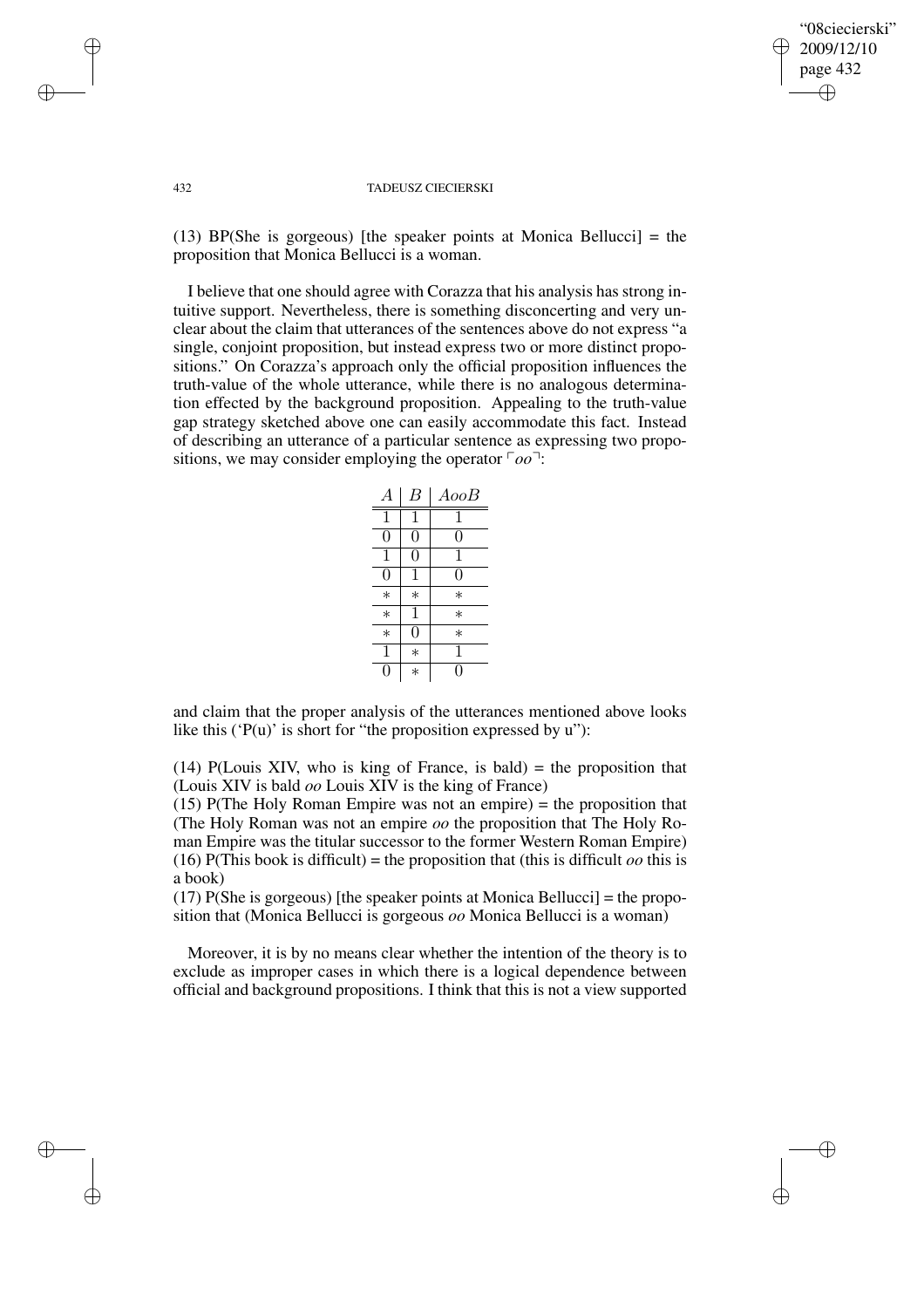by Corazza, but vague phrases like "expressing distinct propositions", "expressing more than one proposition without expressing the conjunction of these propositions", "not expressing one composite proposition but two separately evaluable ones, one of which is peripheral to the main point of the utterance" (this one by Kent Bach, as quoted in [Corazza(2002), p. 118] ) are not helpful in excluding this interpretation.

Let me finish my exposition of Corazza's view by describing yet another difficulty. Nothing in the official-proposition/background-proposition distinction prohibits us from applying it to sentences and utterances about propositions (and, in effect, about official-background propositions). And this fact leads to a dilemma: one cannot, on pain of inconsistency, accept this version of the multiple-proposition approach and claim that logical (or necessary) equivalence is a necessary and sufficient condition for identity of propositions. This, by itself, does not constitute a knockdown argument against pluripropositionalism, but it does show that the multiple-proposition approach (in Corazza's version) is committed to a very strong (probably structural) theory of propositions.

Let us consider the utterance of the sentence:

✐

✐

✐

✐

(18) The official proposition expressed by (18), namely the proposition that the official proposition expressed by (18) is distinct from the background proposition expressed by (18), is distinct from the background proposition expressed by (18).

and two principles governing the relation between propositional identity and logical (and necessary) equivalence (denoted by  $\equiv$ ):

(A)  $(P(p) = P(q)) \Rightarrow (P(p) \equiv P(q))$  (*identical propositions are logically equivalent*) (B)  $(P(p) \equiv P(q)) \Rightarrow (P(p) = P(q))$  (*logically equivalent propositions are identical*))

Principle (A) is accepted by any reasonable theory of propositions. Principle (B) could be rejected by those who are looking for a stronger (e.g. structural) criterion of propositional identity.

The question that leads to contradiction can be stated as follows: is the background proposition expressed by (18) identical with the official proposition expressed by (18)? Let us assume, for the sake of argument, that  $OP(18) = BP(18)$ . On Corazza's account, it is the case that:

"08ciecierski" 2009/12/10 page 433

✐

✐

✐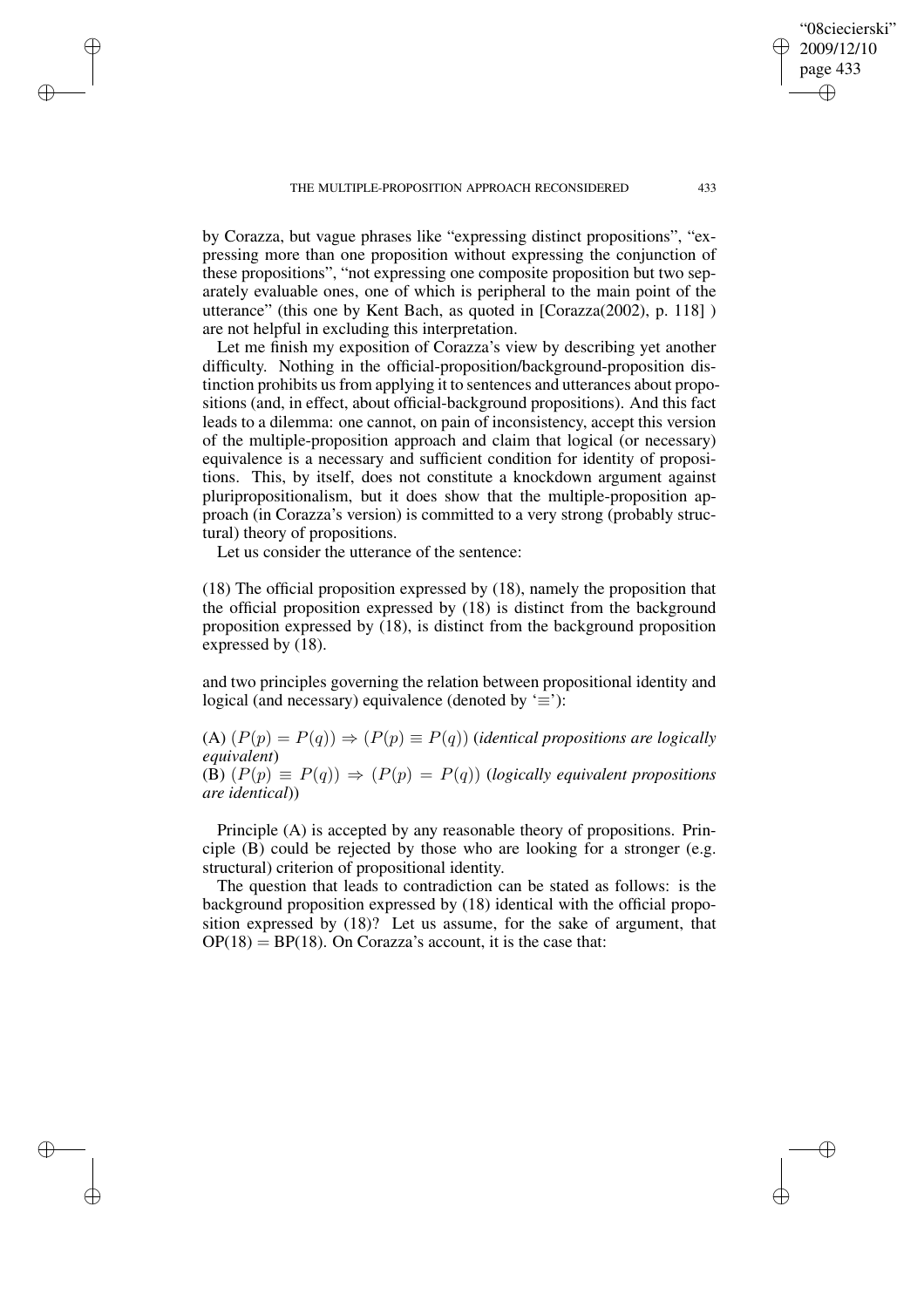✐

✐

434 TADEUSZ CIECIERSKI

(\*) OP(18) = the proposition that  $(OP(18) \neq BP(18))$ (\*\*) BP(18) = the proposition that (OP(18) = the proposition that (OP(18)  $\neq$ BP(18)))

in consequence (on the assumption that  $OP(18) = BP(18)$ ):

the proposition  $OP(18) \neq BP(18)$  = the proposition that  $OP((18) =$  the proposition that  $OP(18) \neq BP(18)$ ),

which, by principle  $(A)$ , gives us:

 $(OP(18) \neq BP(18)) \equiv (OP(18)$  = the proposition that  $OP(18) \neq BP(18)$ ,

which by equivalence detachment yields:

 $(OP(18) \neq BP(18)),$ 

which, in turn, contradicts the assumption.

We must therefore assume that  $\overrightarrow{OP}(18) \neq BP(18)$ . From this and (\*) it follows:

the proposition that  $OP(18) \neq BP(18)$ )  $\neq$  the proposition that  $OP(18)$  = the proposition that  $(OP(18) \neq BP(18))$ 

which, by (B), gives us:

 $\neg ((OP(18) \neq BP(18)) \equiv (OP(18) =$  the proposition that  $OP(18) \neq BP(18))$ )

The second argument of the equivalence is identical with (\*). Moreover,  $(*)$  is a consequence of our theory. We now use the rule of inference  $<sup>7</sup>$ </sup>

$$
\frac{Theory \vdash \neg(A \equiv B) \qquad Theory \vdash B}{Theory \vdash \neg(\neg A \Rightarrow Contradiction)}
$$

<sup>7</sup> Which has its modal counterpart in:

$$
\frac{\vdash \neg \Box(A \Leftrightarrow B) \qquad \vdash \Box B}{\vdash \Diamond \neg A}
$$

if our background modal logic contains as theorem: (S5)  $\Box p \Rightarrow \Box \Box p$ , then every propositional identity is necessary. So are (\*) and (\*\*).

✐

✐

✐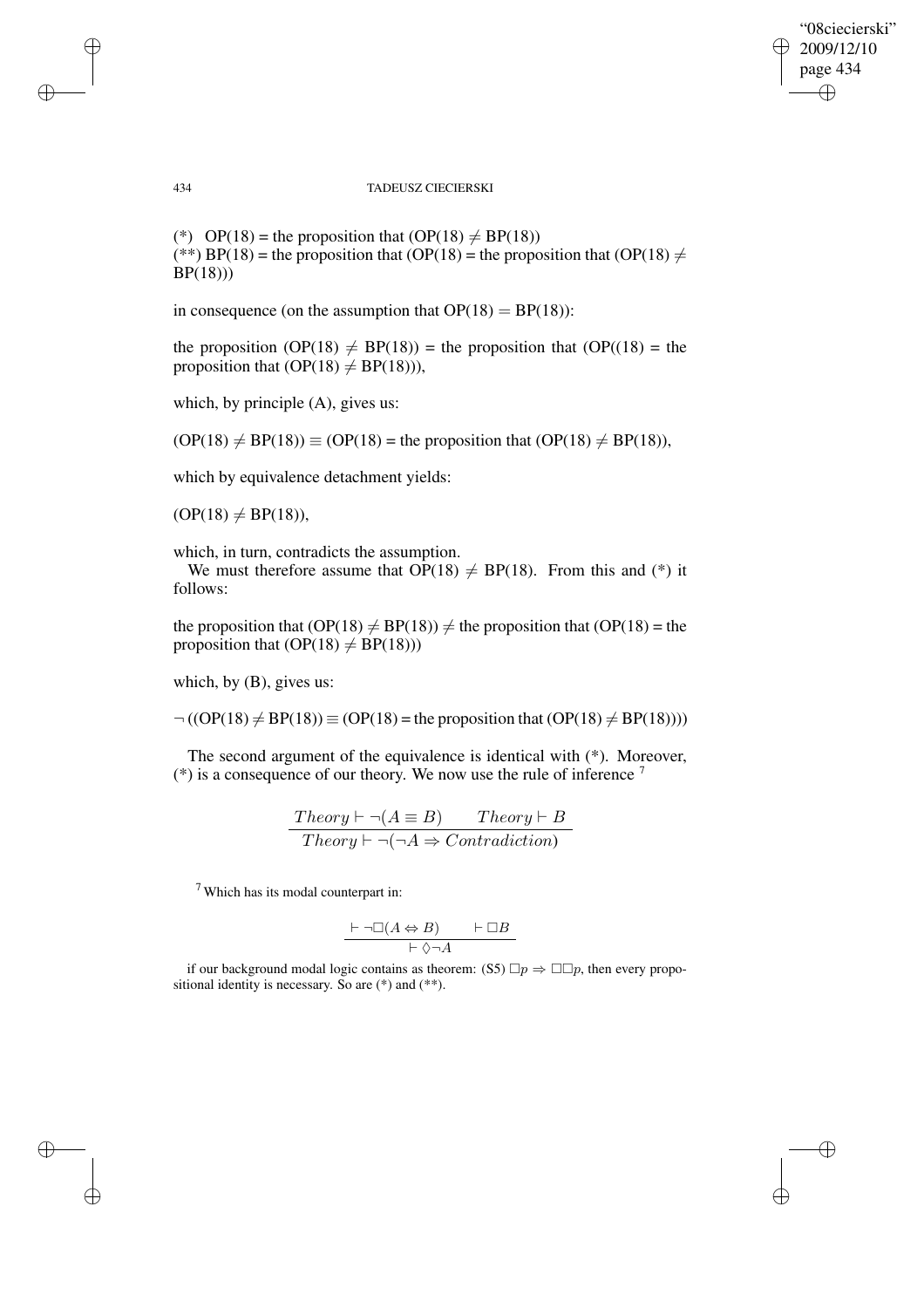This rule gives us:

 $\neg(\neg (OP(18) \neq BP(18)) \Rightarrow$  Contradiction),

which entails:

 $\neg (OP(18) = BP(18) \Rightarrow Contraction)$ 

which contradicts the result obtained in the first part of the argument, namely that  $(OP(18) = BP(18))$  leads to a contradiction. As I have mentioned above, we can avoid the inconsistency by rejecting (\*\*) and accepting the truth of  $OP(18) \neq BP(18).$ 

## *IV*

✐

✐

✐

✐

The aim of these critical remarks is not to suggest that Corazza's pragmatic intuition that "the subordinate clause is often used merely as a tool or support, enabling the speaker to convey information" [Corazza(2004), p. 105] is wrong. I think that Corazza is basically right about that. On the other hand, it is my aim to suggest that the theory that takes that intuition into account should steer clear of substantive pluripropositionalism. But let us now depart from particular features of Corazza's multiple-proposition approach and consider pluripropositionalism from a more abstract perspective. There are, in my opinion, two general challenges for every proponent of substantive pluripropositionalism. One is the *discernibility problem* which was briefly sketched in part II, the second is *the problem of molecular utterances*. Both deserve a more detailed exposition, to which we now devote ourselves.

The discernibility problem concerns the requirement of proving that the phenomenon postulated by the multiple-proposition view is not a familiar thing under a new name. We enumerated, as possible sources of confusion, (i) different types of ambiguity, (ii) shifting the category of the relation between an expression (or used expression) and a proposition, and (iii) expressing a compound proposition of some sort. Philosophers who defend MPA should somehow exclude those competitive analyses — either as impossible or inadequate, or as theoretically less fruitful. As we saw above, some proposals could probably be dealt with by allowing truth-value gaps and introducing special partial logic operators. Since such an analysis is clearly possible, the probability of confusing the fact of expressing one compound proposition with the alleged fact of expressing two independent propositions is serious indeed. This is not to say that my particular monopropositional analysis must be correct but pluripropositionalists should provide at least a sketch of an argument against it. Sources of confusion other than (iii) could

"08ciecierski" 2009/12/10 page 435

✐

✐

✐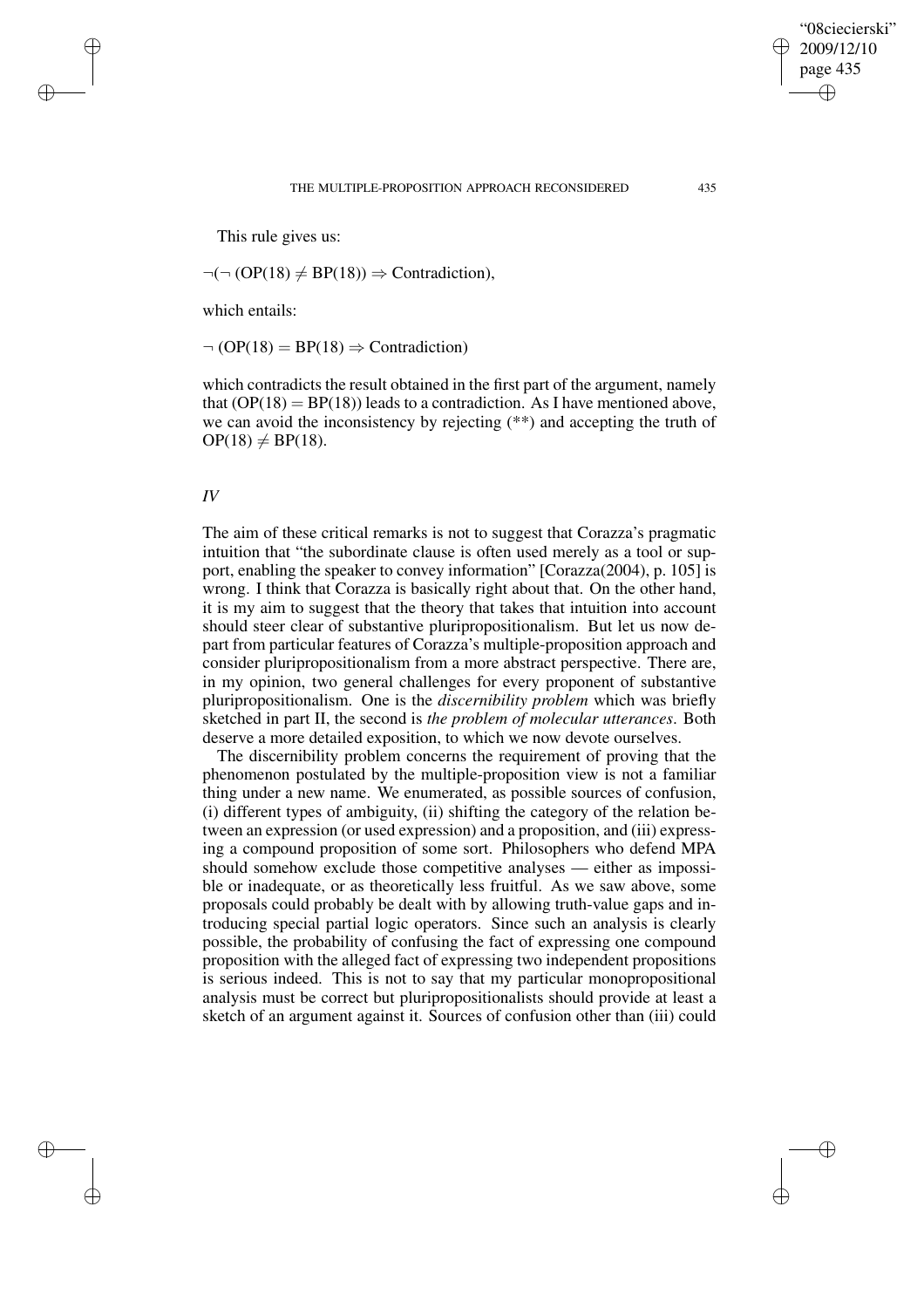"08ciecierski" 2009/12/10 page 436 ✐ ✐

✐

✐

### 436 TADEUSZ CIECIERSKI

also be a threat. Eros Corazza's approach to subordinate clauses can be reformulated in terms of pragmatic ambiguity of some sort. One may say, for example, that the relation between an utterance and a "background proposition" is a matter of *conventional implicature* or *pragmatic presupposition*. A theory of the first sort has already been defended (see: [Grudzińska $(2007)$ ]); that theory is also hermaphrodite-friendly in Corazza's sense, since utterances of sentences of the form (uttered when the speaker points at particular person who is a hermaphrodite):

(19) That woman is gorgeous.

(20) That man is gorgeous.

(21) She is gorgeous.

(22) He is gorgeous.

could be true, despite the falsity of respective conventional implicatures (Corazza's "background propositions"). The same result can be obtained by claiming that by uttering (19), (20), (21) or (22) the speaker presupposes that the indicated person is a woman/man/woman/man, respectively. The falsity of this presupposition does not preclude all those utterances from being true, although it results in classifying them as pragmatically defective. Just as in the case of compound propositions, one should put forward arguments for the inadequacy of those (more classical) approaches.

The possibility of conflating alleged pluripropositionality with a categoryshift of the relation between an utterance and a proposition can be made concrete by reference to Recanati's pluripropositionalism. Let us assume for a moment that it has a non-methodological (substantive) interpretation (a matter which was left undecided). Let us use some basic ideas of twodimensional semantics to represent Recanati's distinction between lekton and classical proposition. Let C be the class of (possible and proper) pragmatic contexts, W the class of possible worlds. Classical propositions on this approach are well-known functions:

Classical Proposition:  $W \rightarrow \{Vr, Fl\}$ 

To every utterance there is assigned another function that represents how context determines a classical proposition (this function corresponds to the linguistic meaning of some sentence types):

Linguistic Meaning (1):  $C \rightarrow (W \rightarrow \{Vr, Fl\})$ 

✐

✐

✐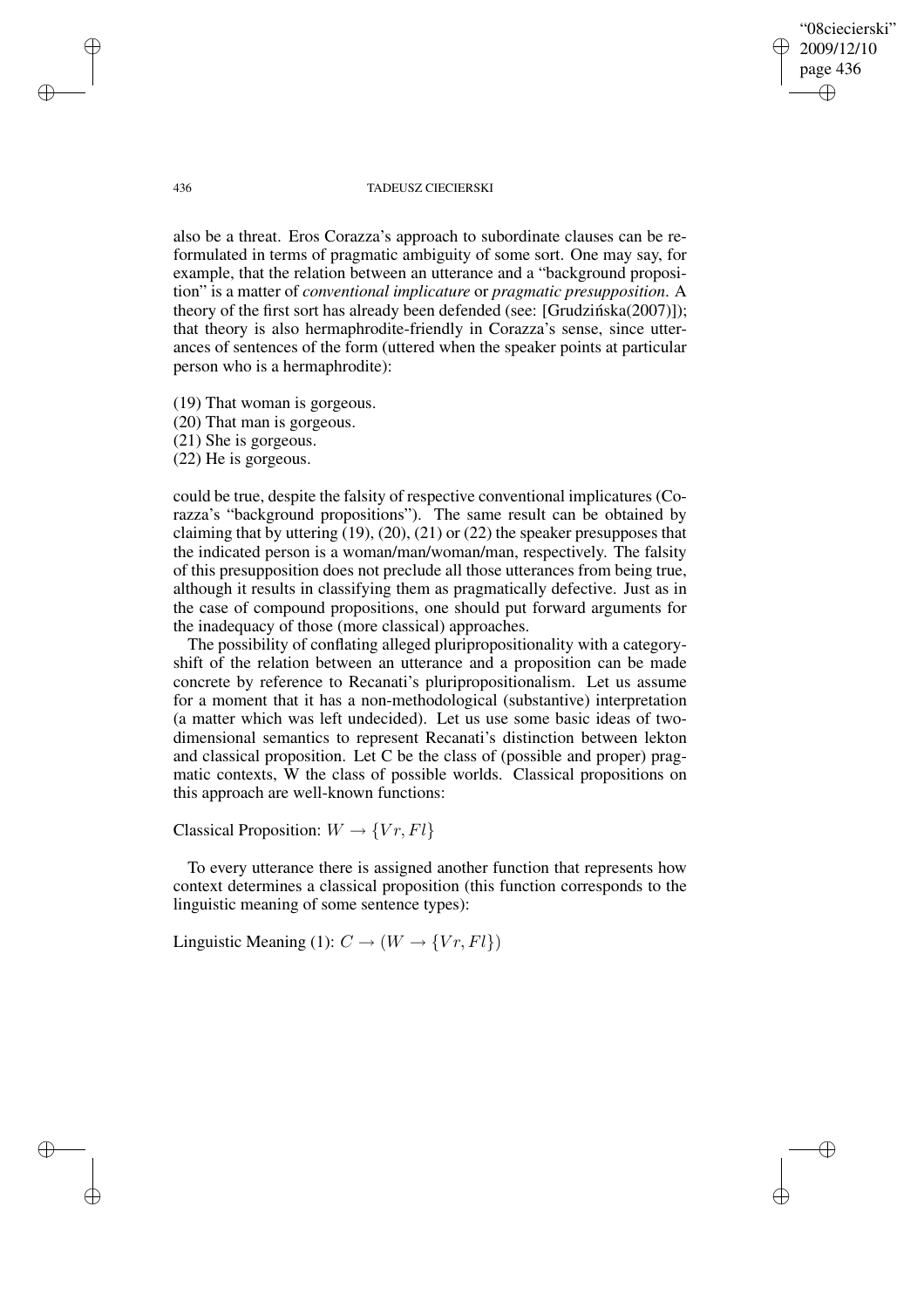Lekton, as Recanati understands this term, is a proposition neutral with respect to some aspect (other than the possible world) of a sentence's circumstance of evaluation — a place, time, psychological perspective, epistemic or aesthetic standard etc. (the choice of particular aspects with respect to which lekta are neutral is not important at this point). Now we replace classical propositions with a new function:

Lekton:  $X \to (W \to \{Vr, Fl\})$ ,

✐

✐

✐

✐

where X represents the n-tuple of aspects with respect to which an utterance is supposed to be neutral. And the linguistic meaning, with the function:

Linguistic Meaning (2):  $C \rightarrow (X \rightarrow (W \rightarrow \{Vr, Fl\})),$ 

which we may think of as being a generalization of *Linguistic Meaning (1)* (both functions can be identified in cases where elements of X have no influence on  $W \to \{V_r, Fl\}$ ). To give an example, we may assign to the utterance of sentence (1) on the 22nd of December 2008 (with Paul as the speaker and Mary as the addressee) the place-of-visit neutral lekton *that Paul visits Mary on the 23rd of December 2008* and the classical proposition *that Paul visits Mary on the 23rd of December 2008 at the office in which she is working*. The first corresponds to the function:

 $(X \rightarrow (W \rightarrow \{Vr, Fl\}))$ 

with X left unspecified, while the second to:

{Marys office}  $\rightarrow (W \rightarrow \{Vr, Fl\}),$ 

which can be reduced to a classical proposition, because X is a singleton with a fixed element. In the first case, the utterance is true in some possible world if and only if Paul visits Marry on the 23rd of December 2008 in an arbitrary place (in that world); in the second case, it is true if he visits her on this particular date at her office (in that world).

So far so good. A closer look at lekta and classical propositions reveals that a lekton is a propositional function of a special sort — a function which assigns propositions to some types of objects (instants, places, places-ofvisit, psychological perspectives etc.) As such, lekta are semantic values of sentential functions, or to be more exact — semantic values of uses of sentential functions. In our example, the sentential function in question corresponds to the utterance of "I will visit you tomorrow at  $p$ <sup>"</sup> (where the range of  $\lceil p \rceil$  is restricted to places-of-visit). Hence, we switched from the

"08ciecierski" 2009/12/10 page 437

✐

✐

✐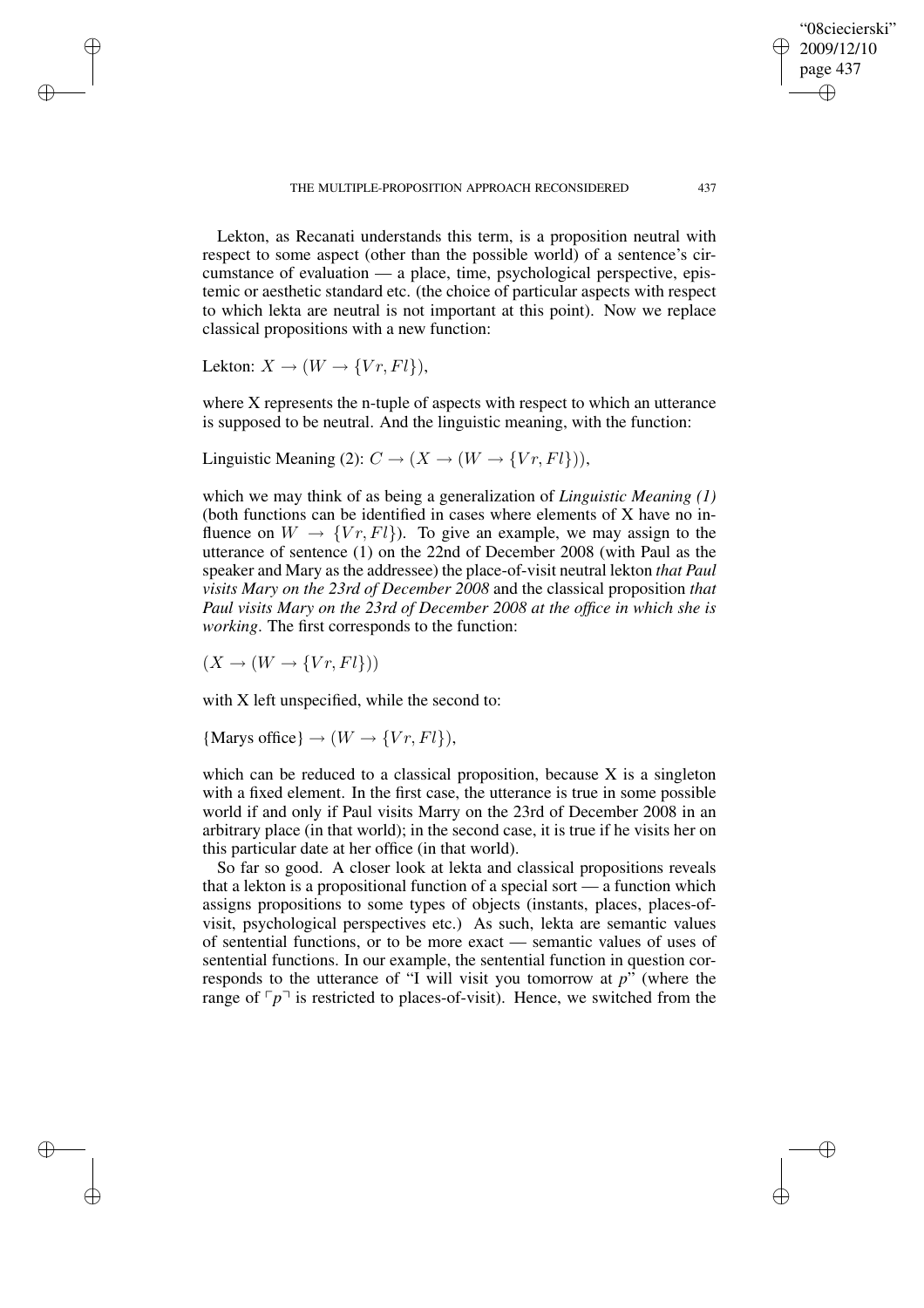### "08ciecierski" 2009/12/10 page 438 ✐ ✐

✐

✐

### 438 TADEUSZ CIECIERSKI

category of sentences (and utterances of sentences) to the category of sentential functions (and usage of sentential functions) $\delta$ , which certainly violates our *Category-Shift Constraint*. Once again, we are able to reconstruct the multiple-proposition approach in more familiar terms.

*The problem of molecular utterances arises* in cases when an utterance is the utterance of a complex sentence. This complexity can be explicit, as in the case of:

(23) Juan loves Vicky, and Juan loves Maria.

or implicit, as in the case of:

(24) Juan loves Vicky and Maria.

In both cases, we may say that the utterance consists of two (explicit or implicit) subutterances: the subutterance of "Juan loves Vicky" and the subutterance of "Juan loves Maria". Now, according to the substantive pluripropositionalist, there are utterances that express several propositions. In particular cases, those utterances could be parts of more complex utterances. Now, the problem arises: what is the relation between propositions that are (according to pluripropositionalists) expressed by a complex utterance and propositions expressed by its subutterances. One may think that this question is a special variant of the compositionality problem. I would like to stress that, although the two are interconnected, the problem of molecular propositions is more general it concerns not only the issue of connecting the meaning (semantic value) of a complex expression with meanings (semantic values) of its parts, but also the problem of determining which combinations of simple meanings can result in complex meaning in general.

There are two general strategies that one may follow when dealing with this problem. The radical answer consists in saying that all combinations of propositions expressed by subutterances result in some proposition expressed by the whole utterance. This strategy is very unreasonable, since it has the immediate effect of combinatorial explosion of expressed propositions (e.g. on this approach the conjunction of sentences used in examples

✐

✐

✐

<sup>8</sup> One may object that we can treat sentences as sentential functions of a particular sort (sentential functions without free variables) thus, a difference of type is reduced to a difference of degree. I think that there is something to this objection; nevertheless, it has some undesirable consequences for pluripropositionalism. First of all, it reduces all propositions to lekta (and justifies Recanati's conjecture [formulated in a different context] that "it is unclear that we need classical propositions" ([Recanati(2004), p. 129]). Secondly, it blocks one of the possible replies which pluripropositionalist can give to the problem of molecular utterances (see footnote 9 below).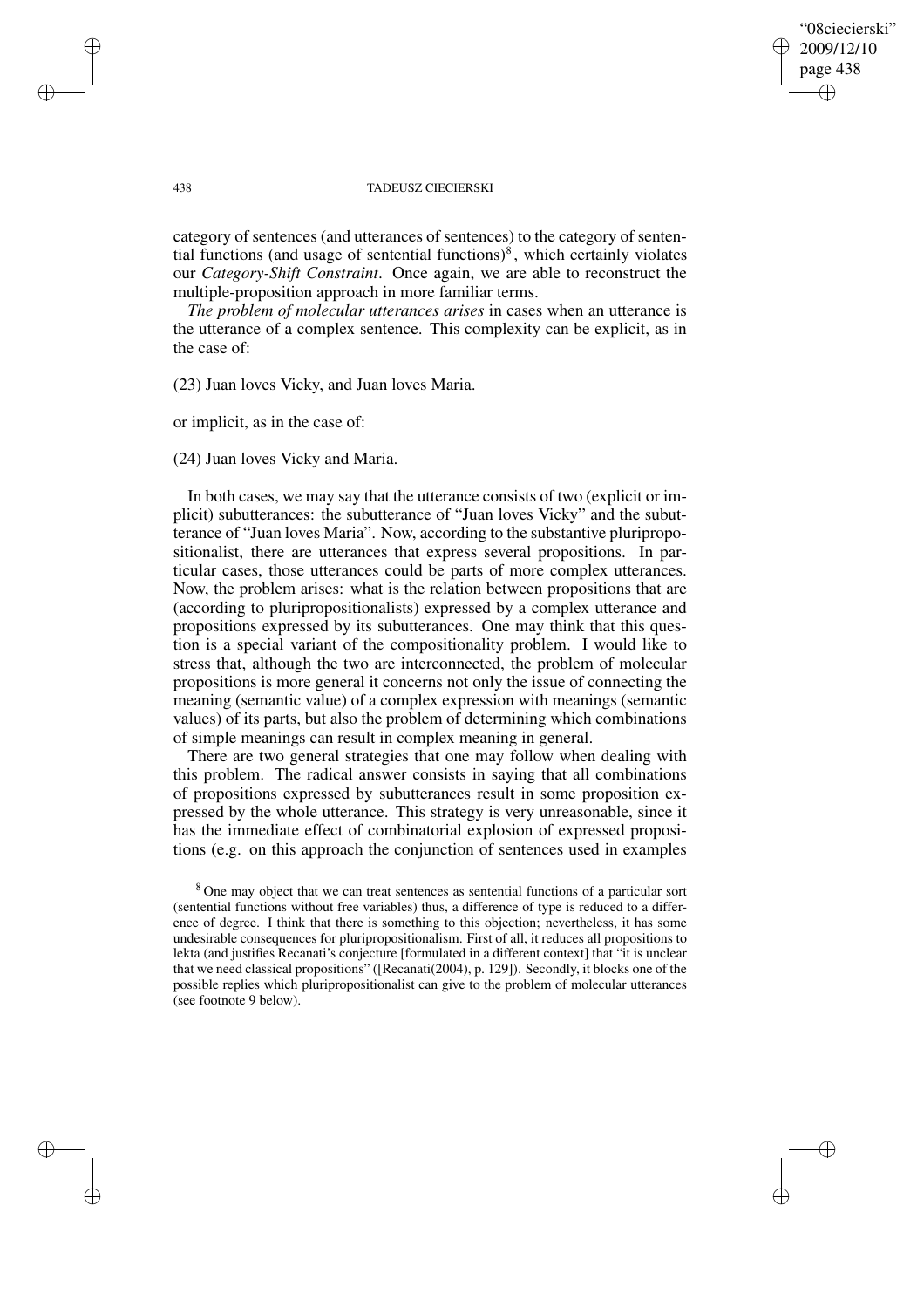(6)–(13) would express sixteen different propositions!). More importantly, it cannot be easily reconciled with the assumption made by those proponents of the multiple-proposition view who claim (like Corazza) that some such propositions play a different role (are, for example, "used merely as a tool or support"). This is why I believe that we cannot take this sort of answer seriously.

According to the moderate answer to the molecular utterances problem we must exclude some combinations of semantic values of subutterances. This strategy, which is clearly more reasonable than the previous one, aims to distinguish types of propositions expressed and allows combinations of contents only *within* appropriately isolated kinds. Thus, for example, Corazza may claim that a complex proposition can either be the result of combining official propositions, or the result of combining background propositions. Similarly, Recanati could exclude the possibility of combining lekta with classical propositions. In a Recanati-like theory, the prohibition has an independent justification — one may appeal to the fact that lekta and classical propositions are entities of a different sort. <sup>9</sup>

On a Corazza-like approach, the moderate strategy must be based on a distinction in the semiotic (pragmatic or semantic) relation between content and utterance. Nonetheless, such theories have not been explicitly formulated and it is by no means clear what concrete shape they could take. I have the impression that the fact that the required typologies of propositions can be determined either by appeal to their intrinsic structural features (the Recanati-like strategy) or by appeal to the kind of semantic relation that links utterances and contents (the Corazza-like strategy) suggests that pluripropositionality is at most a shift in the category of used expression or a familiar type of pragmatic ambiguity.

# *V*

✐

✐

✐

✐

I do not pretend to have shown that a viable semantic or pragmatic theory based upon the idea of pluripropositionality cannot be constructed. Perhaps an ingenious person will show that the problems are less severe than they look, and some sort of substantive multiple-proposition view is worthy of serious defense. I shall be content if I have shown what difficulties should be

<sup>9</sup> This justification is blocked if we assume that classical propositions are lekta of a specific sort.

"08ciecierski" 2009/12/10 page 439

✐

✐

✐